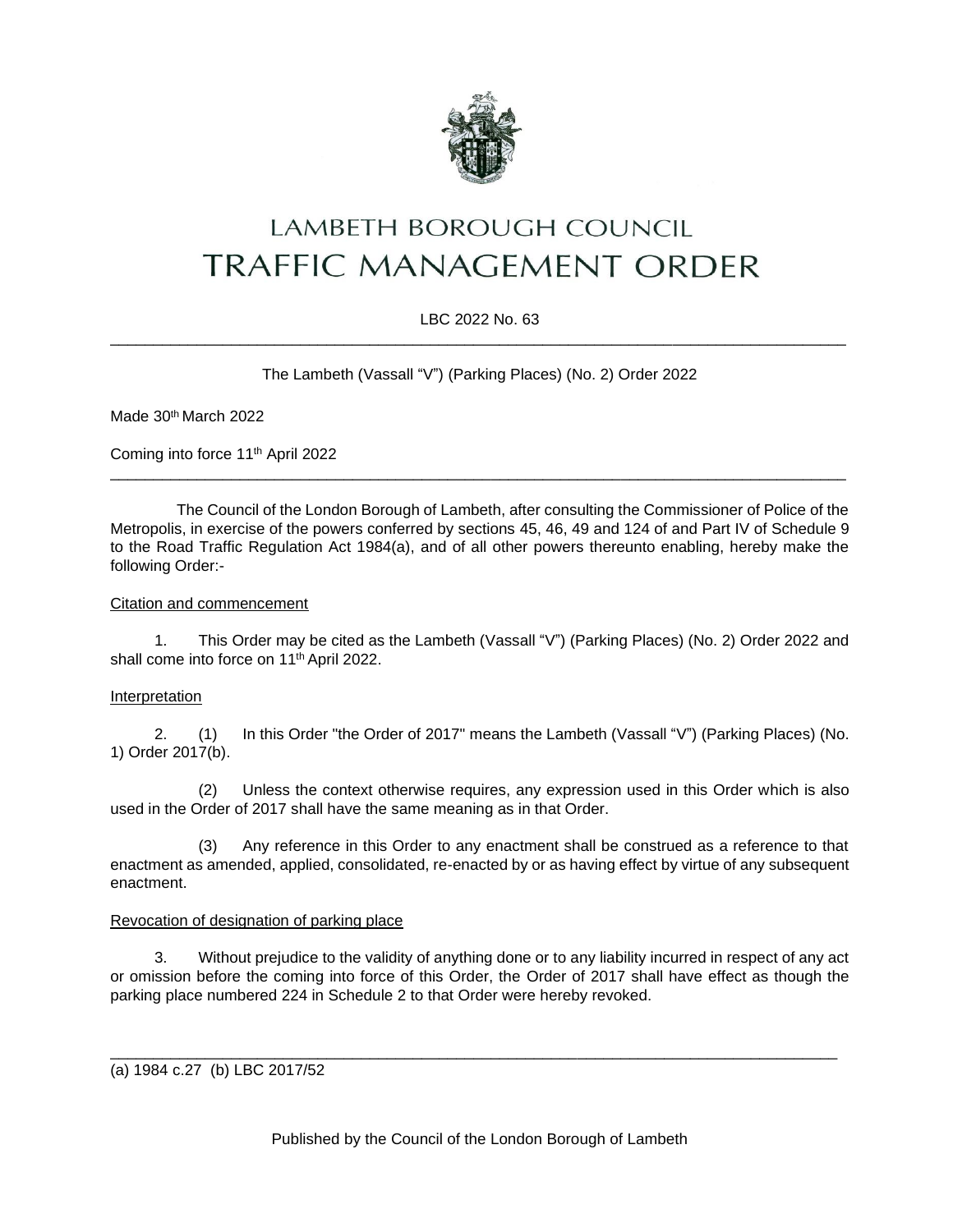# Designation of parking places and application of the Order of 2017 thereto

4. (1) Each area on a highway comprising the length of carriageway of a street specified in column 2 of Schedule 1 or 2 to this Order and bounded on one side of that length by the edge of the carriageway and on the other sides by a white line marking is designated as a parking place.

(2) The reference in this Article to a white line marking shall be construed as a reference to the white line marking (either broken or continuous) provided for in Schedule 7 to the Traffic Signs Regulations and General Directions 2016(a) or, if applicable, authorised by the Secretary of State by virtue of section 64 of the Road Traffic Regulation Act 1984.

(3) The provisions of the Order of 2017 (other than Articles 3 and 16) shall apply to the areas designated as parking places by this Order as if in those provisions any reference to a parking place included a reference to an area designated as a parking place by this Order and as if any reference to Schedule 2 to the Order of 2017 included a reference to the Schedule to this Order.

## Placing of traffic signs, etc.

- 5. The Council shall:-
	- (a) place and maintain traffic signs indicating the limits of each parking place referred to in Schedule 1 and 2 to this Order;
	- (b) place and maintain in or in the vicinity of each parking place referred to in Schedule 1 and 2 to this Order traffic signs indicating that such parking place may be used during the permitted hours for the leaving only of the vehicles specified in Articles 4(3) and 4(4) respectively of the Order of 2017;
	- (c) place and maintain traffic signs in or in the vicinity of each parking place referred to in Schedule 1 to this Order indicating –
		- (i) that the parking place may be used by vehicles in respect of which payment of the parking charge is made using the electronic payment system; and
		- (ii) the location identification number of the parking place or part thereof; and
	- (d) carry out such other work as is reasonably required for the purposes of the satisfactory operation of a parking place.

## Amendments to the Order of 2017

6. Without prejudice to the validity of anything done or to any liability incurred in respect of any act or omission before the coming into force of this Order, the Order of 2017 shall have effect as though:

(a) in Article 2(1) to that Order, in the meanings assigned to the expressions "electronic car club permit", "hard copy car club permit" and "validate", for the text "Schedule 1 or 2" there were substituted the text "Schedule 1, 2 or 2A";

(b) in Article 3(1)(a) of that Order, for the text "Schedule 1 or 2" there were substituted the text "Schedule 1, 2 or 2A";

(c) in Article 3(1)(b) of that Order, for the text "Schedule 1 or 2" there were substituted the text "Schedule 1, 2 or 2A";

\_\_\_\_\_\_\_\_\_\_\_\_\_\_\_\_\_\_\_\_\_\_\_\_\_\_\_\_\_\_\_\_\_\_\_\_\_\_\_\_\_\_\_\_\_\_\_\_\_\_\_\_\_\_\_\_\_\_\_\_\_\_\_\_\_\_\_\_\_\_\_\_\_\_\_\_\_\_\_\_\_\_\_\_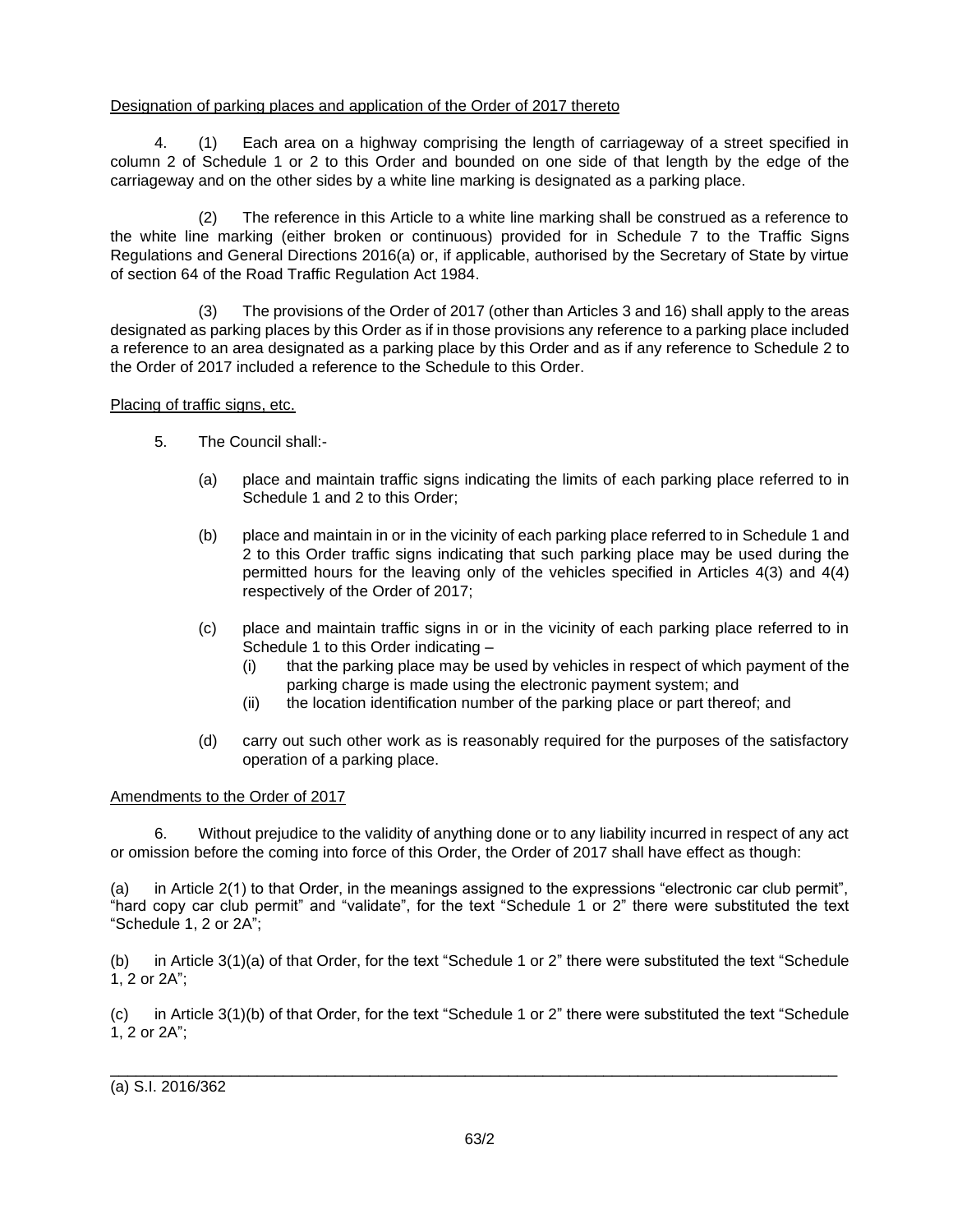(d) there were added as Article 4(4) to that Order, the following:

"(4) Each parking place referred to in Schedule 2A may be used, subject to the provisions of this Order, for the leaving during the permitted hours of such vehicles of the class specified in paragraph (1) of this Article:-

- (a) as display in the manner specified in Article 5(4)(a) either a valid hard copy resident's permit, a valid hard copy business permit, a valid hard copy car club permit, a valid hard copy teacher's permit, a valid hard copy health care permit, a valid hard copy visitor's permit or a valid hard copy trade permit, issued in respect of that vehicle; or
- (b) in respect of which there has been granted either an electronic resident's permit, an electronic business permit, an electronic car club permit, a flexible car club permit, an electronic teacher's permit, an electronic health care permit, an electronic visitor's permit or an electronic trade permit and a hand-held device shows the indication specified in Article  $5(4)(b)$ ,

provided that the electrical storage battery of that vehicle is in the process of being charged from a mains electrical source adjacent to that parking place.";

(e) there were added as Article 5(4) to that Order, the following:

"(4) At all times during which a vehicle is left in a parking place referred to in Schedule 2A during the permitted hours:-

- (a) it shall display either a valid hard copy resident's permit, a valid hard copy car club permit, a valid hard copy visitor's permit or a valid hard copy trade permit, issued in respect of that vehicle, so that all the particulars on that hard copy resident's permit, that hard copy car club permit, that hard copy visitor's permit or that hard copy trade permit, as the case may be, are clearly visible from outside that vehicle and from the front or nearside of that vehicle; or
- (b) there shall be an indication on a hand-held device that either an electronic resident's permit, an electronic car club permit, a flexible car club permit, an electronic visitor's permit or an electronic trade permit has been granted in respect of that vehicle and the permit is valid.";

(f) in Article 12(1)(a) of that Order, for the text "Schedule 1 or 2" there were substituted the text "Schedule 1, 2 or 2A";

- (g) for paragraph (c) of Article 16 of that Order, there were substituted the following:
	- "(b) place and maintain in or in the vicinity of each parking place referred to in Schedule 1, 2 or 3 traffic signs indicating that such parking place may be used during the permitted hours for the leaving of the vehicles specified in Article 4(2), 4(3) and 4(4) respectively;

(h) in Article 20(3) of that Order, for the text "Schedule 1" there were substituted the text "Schedule 1 or  $2A$ ":

(i) for Article 23 of that Order, there were substituted the following:

"23. (1) No vehicle in respect of which payment of the parking charge has been made using the electronic payment system in accordance with the provisions of Article 18, and which has been taken away from a parking place referred to in Schedule 2 during the permitted hours, shall, until the expiration of 1 hour from the time that vehicle was taken away, again be left in that parking place during the permitted hours.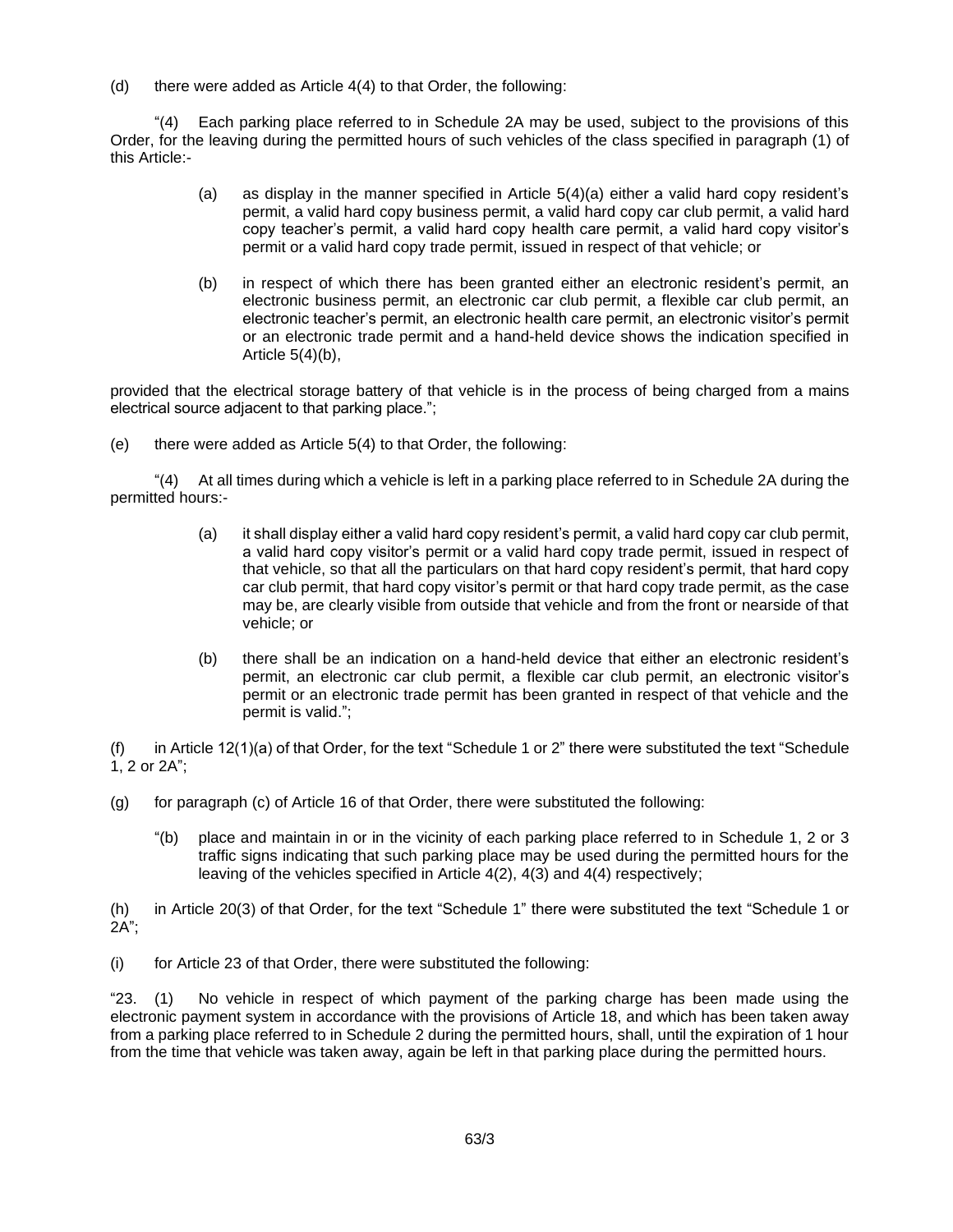(2) No vehicle which has been taken away from a parking place referred to in Schedule 2A during the permitted hours, shall, until the expiration of 2 hours from the time that vehicle was taken away, again be left in that parking place during the permitted hours.";

(j) in Article 24(3) of that Order, for the text "Schedule 1 or 2" there were substituted the text "Schedule 1, 2 or 2A";

(k) in Article 25(3)(a) and 25(3)(b) of that Order, for the text "Schedule 2" there were substituted the text "Schedule 2 or 2A";

(l) in Article 26(3) of that Order, for the text "Schedule 1 or 2" there were substituted the text "Schedule 1, 2 or 2A";

(m) in Article 27(3) of that Order, for the text "Schedule 1 or 2" there were substituted the text "Schedule 1, 2 or 2A";

(n) in Article 28(3) of that Order, for the text "Schedule 2" there were substituted the text "Sched Schedule 2 or 2A";

(o) in Article 29(3) of that Order, for the text "Schedule 2" there were substituted the text "Schedule 2 or 2A";

(p) in Article 30(4) of that Order, for the text "Schedule 1 or 2" there were substituted the text "Schedule 1, 2 or 2A"; and

(q) there were added as Schedule 2A to that Order and the heading to that Schedule, the Schedule and the heading to that Schedule set out in Schedule 2 to this Order.

Dated this thirtieth day of March 2022.

Ben Stevens Highway Network Manager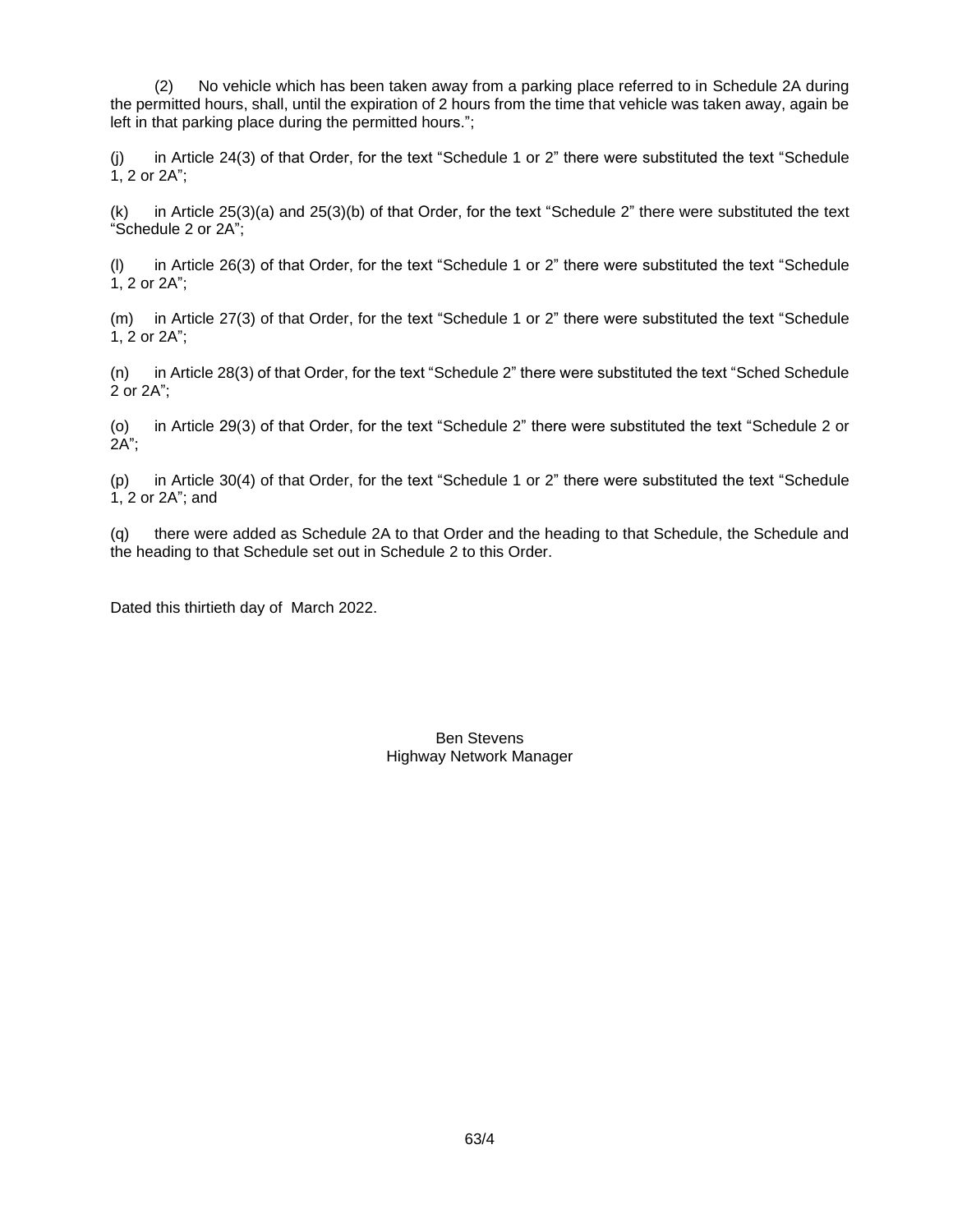## SCHEDULE 1 (see Article 4)

IN RELATION TO A PARKING PLACE REFERRED TO IN THIS SCHEDULE THE EXPRESSION "PERMITTED HOURS" MEANS THE PERIOD BETWEEN 8.30 A.M. AND 6.30 P.M. ON MONDAYS TO FRIDAYS INCLUSIVE, ANY SUCH DAY NOT BEING CHRISTMAS DAY, GOOD FRIDAY OR A BANK HOLIDAY.

PARKING PLACES IN WHICH A VEHICLE MAY BE LEFT DURING THE PERMITTED HOURS PROVIDED:-

- (A) THE PARKING CHARGE HAS BEEN PAID USING THE ELECTRONIC PAYMENT SYSTEM (AND THE VEHICLE IS LEFT FOR NOT MORE THAN A MAXIMUM PERIOD OF FOUR HOURS); OR
- (B) THE VEHICLE DISPLAYS EITHER A VALID HARD COPY RESIDENT'S PERMIT, A VALID HARD COPY BUSINESS PERMIT, A VALID HARD COPY CAR CLUB PERMIT, A VALID HARD COPY TEACHER'S PERMIT, A VALID HARD COPY HEALTH CARE PERMIT, A VALID HARD COPY VISITOR'S PERMIT OR A VALID HARD COPY TRADE PERMIT, ISSUED IN RESPECT OF THAT VEHICLE, OR THERE APPEARS ON A HAND-HELD DEVICE AN INDICATION THAT AN ELECTRONIC VERSION OF ONE OF THOSE PERMITS OR A FLEXIBLE CAR CLUB PERMIT HAS BEEN GRANTED IN RESPECT OF THAT VEHICLE AND THE PERMIT IS VALID.

| Parking<br>Place No. | Designated parking place                                              | Special manner of<br>standing |
|----------------------|-----------------------------------------------------------------------|-------------------------------|
|                      |                                                                       |                               |
|                      | 2                                                                     | 3                             |
|                      | <b>CALAIS STREET, southwest side</b>                                  |                               |
| $\star$              | From a point 0.4 metres north-west of the opposite common boundary of |                               |
|                      | Nos. 16 and 17 Calais Street to a point 9.7 metres north-west of the  |                               |
|                      | opposite common boundary of Nos. 20 and 21 Calais Street.             |                               |
|                      |                                                                       |                               |